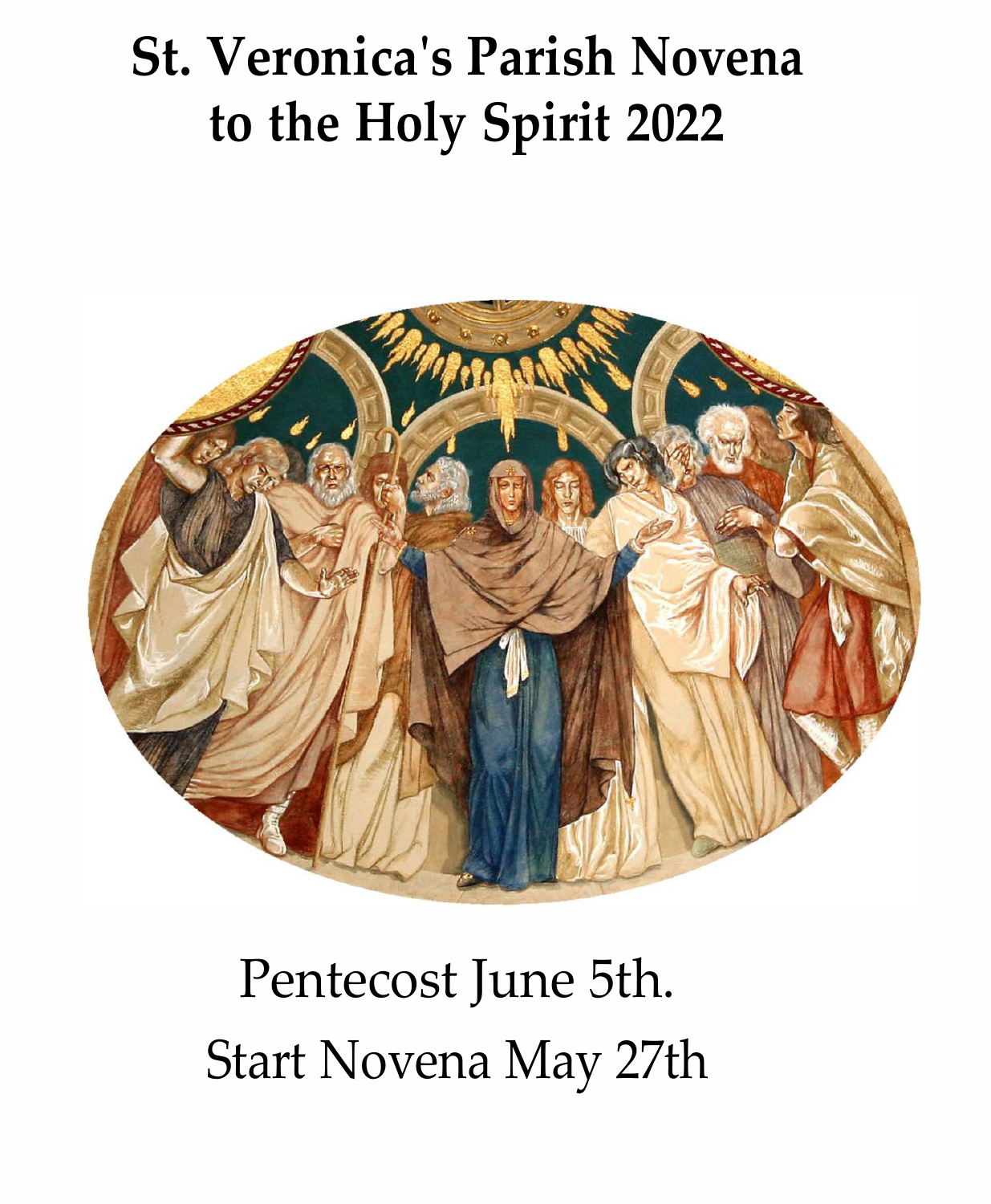## Introduction

The Novena to the Holy Spirit is the prototype of all novenas (nine days of prayer) because, in a sense, it was instituted by Christ himself when he sent his apostles back to Jerusalem to await in prayer the coming of the Holy Spirit. The nine days span the time between Ascension Thursday (celebrated on Sunday in the Canada) and Pentecost Sunday.

As the Lord had instructed, after his Ascension into heaven the apostles returned to Jerusalem, entered the upper room, and "all these devoted themselves with one accord to prayer, together with some women, and Mary the mother of Jesus, and his brothers…And suddenly there came from the sky a noise like a strong driving wind, and it filled the entire house in which they were. Then there appeared to them tongues as of fire, which parted and came to rest on each one of them. And they were all filled with the Holy Spirit and began to speak in different tongues, as the Spirit enabled them to proclaim" (Acts 1: 14; 2: 2-4).

These events mark the first Pentecost, when the Holy Spirit whom Jesus promised came down with power, revealing his divine personhood, and gave the disciples the gifts necessary to carry out their mission from Jesus to "go and make disciples of all nations, baptizing them in the name of the Father and of the Son and of the Holy Spirit, teaching them to observe all that I have commanded you" (Mt. 28: 19f). Pentecost is spoken of as the "birthday" of the Church.

Like the first disciples, all of us are called by Baptism and Confirmation to "speak in different tongues," to bring the good news of the Gospel to everyone. The Church in our day is called to be renewed in this mission.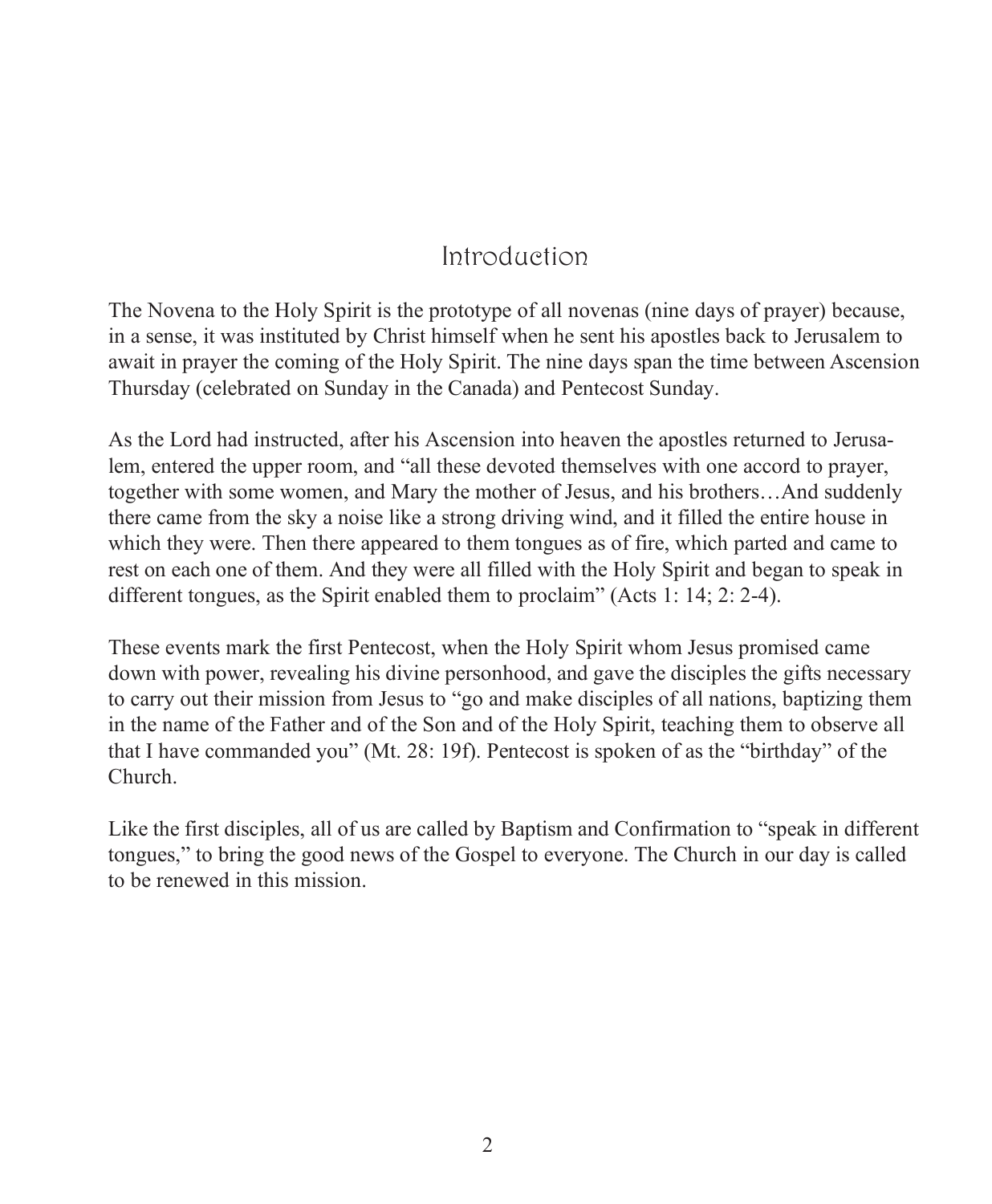The following novena is based on traditional prayers, and is centered on the gifts associated with the Holy Spirit (wisdom, understanding, counsel, fortitude, knowledge, piety and fear of the Lord). These form a supernatural framework through which the Holy Spirit moves us from within, by conforming us to the very mode of his own action. Also reflected in the novena are the so-called "fruits" or perfections that the Holy Spirit forms in us as a pledge of eternal glory. These are charity, joy, peace, patience, kindness, goodness, generosity, gentleness, faithfulness, modesty, self-control and chastity. Both the gifts and fruits of the Holy Spirit are ordered to the mission we have as baptized Christians to live and proclaim our new life in Christ.

The Catechism of the Catholic Church states: "The traditional form of petition to the Holy Spirit is to invoke the Father through Christ our Lord to give us the Consoler Spirit. Jesus insists on this petition to be made in his name at the very moment when he promises the gift of the Spirit of Truth. But the simplest and most direct prayer is also traditional, 'Come, Holy Spirit,' and every liturgical tradition has developed it in antiphons and hymns (no. 2671).

Designed to center the una voce (one voice) of the entire diocese for nine consecutive days, the Novena to the Holy Spirit is to be offered within communal settings, i.e. before or after the celebration of daily Mass, at smaller gatherings, such as parish meetings or gatherings in private homes. The Novena may also be prayed privately. A collection of additional prayers from the spiritual tradition of the Church follows for further reflection and meditation. Thus, we follow the spiritual advice of St. Paul over the ages: "Pray without ceasing" (1 Thess. 5: 16-18).

> Novena to the Holy Spirit Created and Composed by: Most Reverend Leonard P. Blair

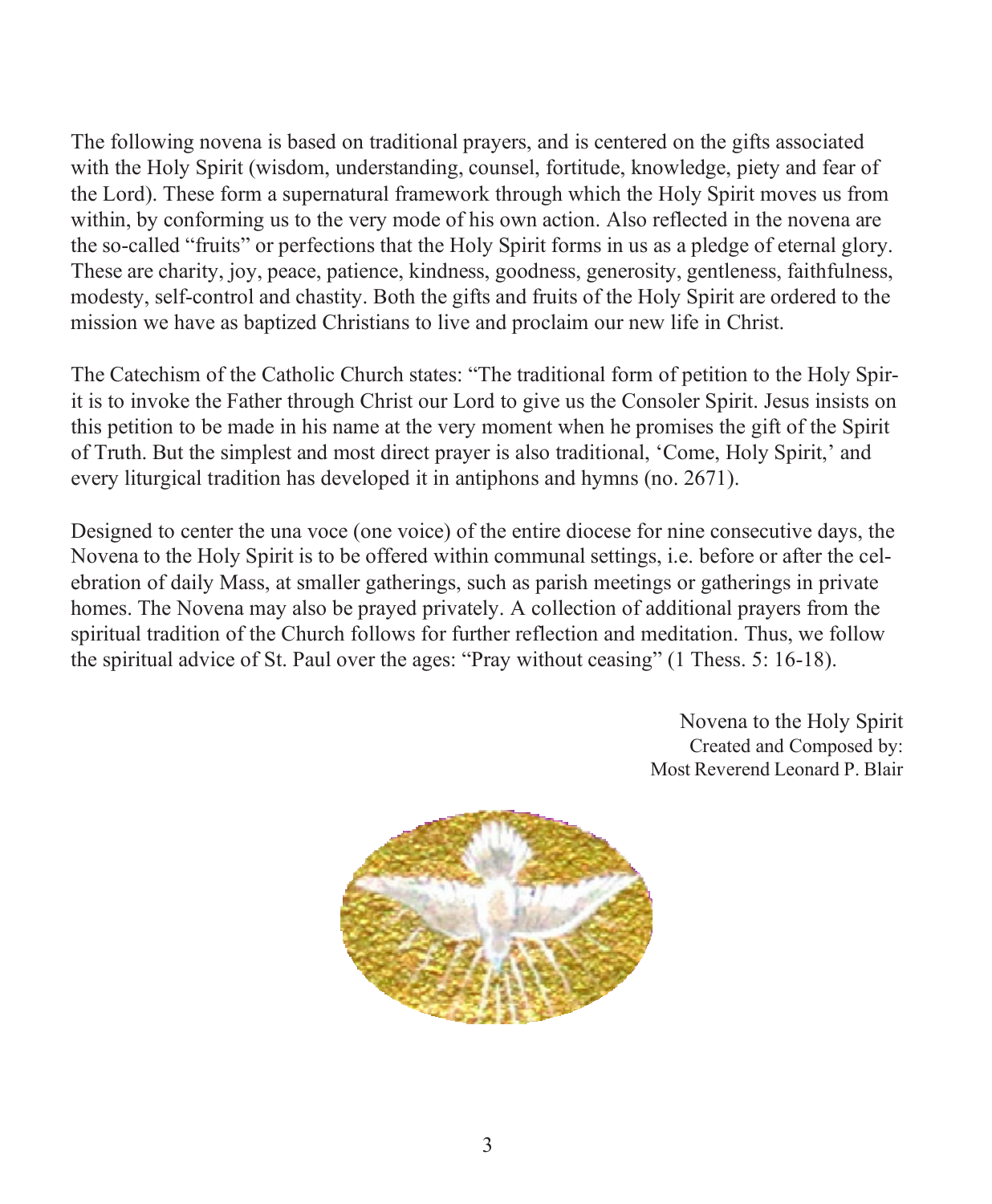## First Day: The Gift of Fear of the Lord

| Leader:          | Come Holy Spirit, fill the hearts of your faithful,                                                                                                                                                                                                                                                                                                                                                                                                                                                                                                                                                                                                                                                                                                                                                                                                                                                                                  |
|------------------|--------------------------------------------------------------------------------------------------------------------------------------------------------------------------------------------------------------------------------------------------------------------------------------------------------------------------------------------------------------------------------------------------------------------------------------------------------------------------------------------------------------------------------------------------------------------------------------------------------------------------------------------------------------------------------------------------------------------------------------------------------------------------------------------------------------------------------------------------------------------------------------------------------------------------------------|
| <b>Response:</b> | Enkindle in them the fire of your love.                                                                                                                                                                                                                                                                                                                                                                                                                                                                                                                                                                                                                                                                                                                                                                                                                                                                                              |
| Leader:          | Send forth your Spirit, and they shall be created.                                                                                                                                                                                                                                                                                                                                                                                                                                                                                                                                                                                                                                                                                                                                                                                                                                                                                   |
| <b>Response:</b> | And you shall renew the face of the earth.                                                                                                                                                                                                                                                                                                                                                                                                                                                                                                                                                                                                                                                                                                                                                                                                                                                                                           |
| Leader:          | "Blessed are those who fear the Lord, who walk in his ways." Whenever<br>Scripture speaks of the fear of the Lord, we notice that it never mentions it on<br>its own, as if fear could by itself bring our faith to perfection. But of the true<br>fear of the Lord we read: "Come, listen to me. I will teach you the fear of the<br>Lord" The fear of God, then, is something to be learned, because it is taught. Its<br>origins are found by a way of teaching, and not in fright. We find it in obeying<br>the commandments, in doing the good deeds of a blameless life, and in coming<br>to know the truth, and not in moments of human terror. All our fear of God is<br>inspired and perfected by love. By the gift of the Holy Spirit, may we be over-<br>whelmed by the greatness and goodness of God, and avoid all sin and attach-<br>ment to created things, so that each of us may be a living sign of the gospel for |

Leader: Let us pray.

**All: Heavenly Father, from the beginning of time you have prepared the way of salvation for the human race wounded by sin and death. Through your inspired word, you have taught that "fear of the Lord is the beginning of wisdom." By the gift of the Holy Spirit may we may walk always along the path you have revealed, following your counsels, conforming ourselves to your commands, and trusting your promises as heralds of a new Pentecost. We make our prayer through Christ our Lord.Amen.**

Leader: Mary, Temple of the Holy Spirit,

all people to see.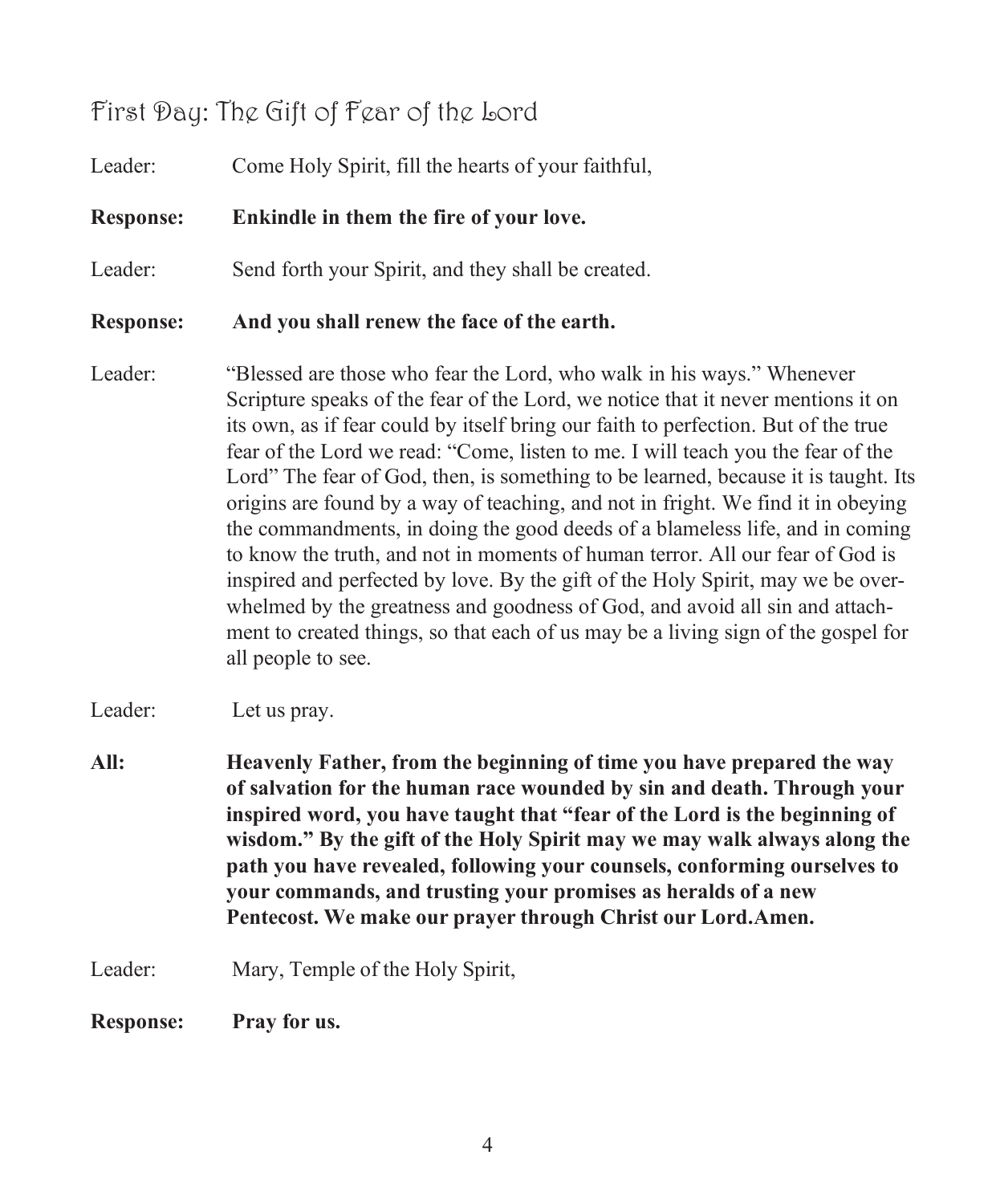## Second Day: The Gift of Piety

Leader: Come Holy Spirit, fill the hearts of your faithful, **Response: Enkindle in them the fire of your love.** Leader: Send forth your Spirit, and they shall be created. **Response: And you shall renew the face of the earth.** Leader: Piety is the honor and reverence given to someone who is in any way responsible for our existence and well-being. The gift of piety moves our hearts, first of all, to filial honor and reverence for God, because he is our creator and redeemer. The devotional life of the Church is an expression of our honor and reverence for God and for all that belongs to heaven. Piety also extends to our earthly parents and all others whom God has placed over us in some way, for our spiritual and material good. May the Holy Spirit renew the gift of piety within our hearts and homes, our parishes and communities, so that by our example of honor and reverence, we may be a model to others of alife lived in and for God.

Leader: Let us pray.

**All: Gracious Lord, you have fashioned everything out of nothing, giving life and breath to all that exists. You order everything according to your loving providence, and establish the relationships by which our lives are nurtured and ordered. Confirm in us the gift of piety, so that by our honor and reverence for you and for those you have given to us, we may bear witness to the working of the Holy Spirit, and become instruments of a new Pentecost in our time. We make our prayer through Christ our Lord. Amen.**

Leader: Mary, Model of Piety,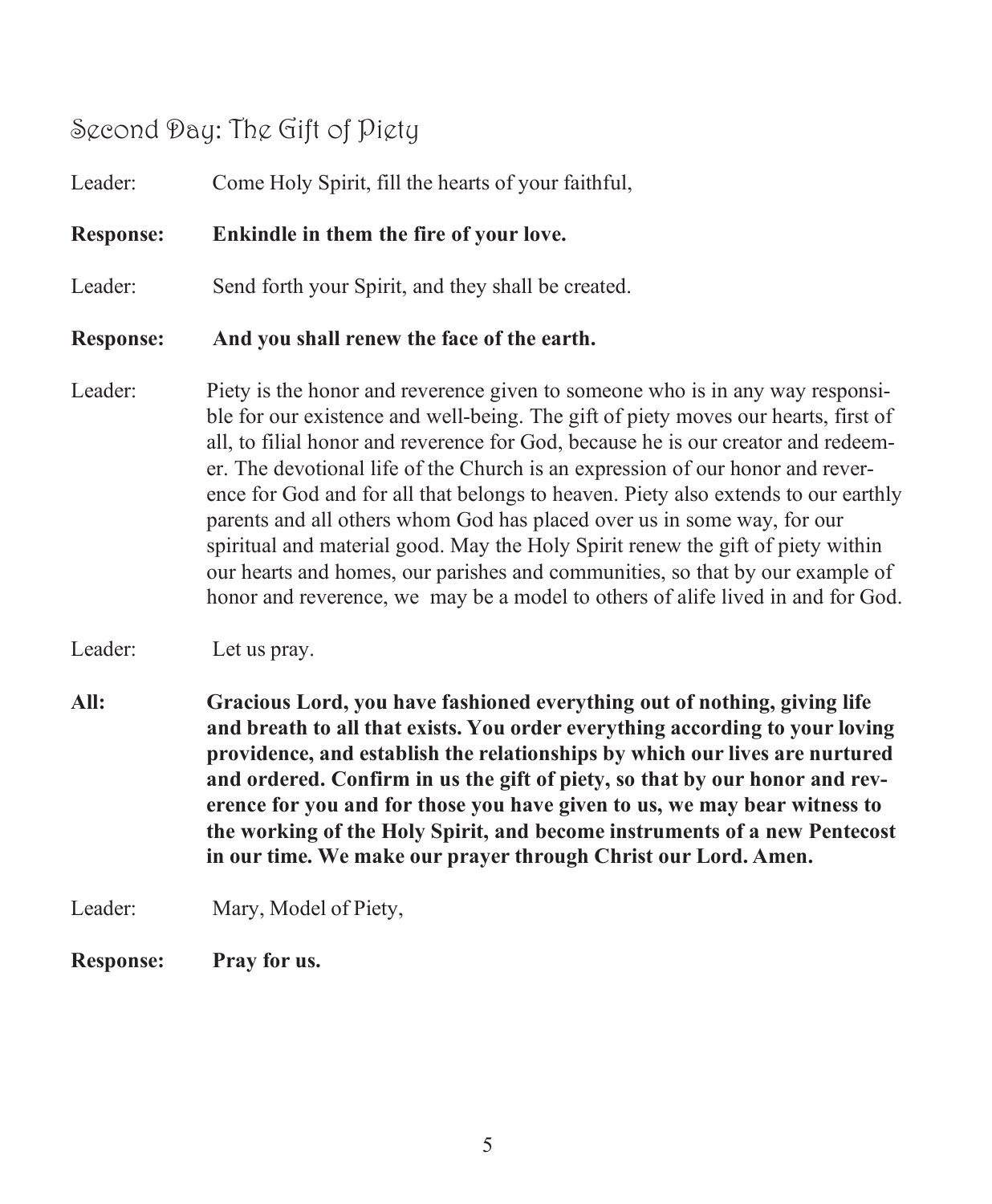## Third Day: The Gift of Fortitude

Leader: Come Holy Spirit, fill the hearts of your faithful, **Response: Enkindle in them the fire of your love.** Leader: Send forth your Spirit, and they shall be created. **Response: And you shall renew the face of the earth.** Leader: Fortitude is steadfastness in doing what is right and good, in the face of obstacles and trials. The gift of fortitude overcomes unreasonable fears, on the one hand, and keeps us from being reckless, on the other. It is the special virtue of those who are pioneers in any endeavor. Fortitude makes it possible for us to undertake difficult tasks, to face risks and dangers, and to endure whatever comes without undue anxiety, discouragement or complaint. Without fortitude we cannot hope to persevere in our Christian calling. Nor can we fulfill the mission that is ours by Baptism and Confirmation, to bear witness to the gospel for the salvation of the world. May the Holy Spirit renew our fortitude amid all the challenges of today's society and culture. Leader: Let us pray. **All: Almighty Father, be gracious and bless us with the gift of the Holy Spirit, so that we may persevere with fortitude in doing what we know to be right and good. Strengthen us in our weakness, so that when we are weary, discouraged or put to the test, we may overcome every obstacle, and be refreshed on the path to holiness and virtue. May no trial or difficulty keep us from bearing witness to the splendor of truth which radiates from the face of Jesus Christ, in whose name we pray, now and forever. Amen.** Leader: Mary, Tower of Fortitude, **Response: Pray for us.**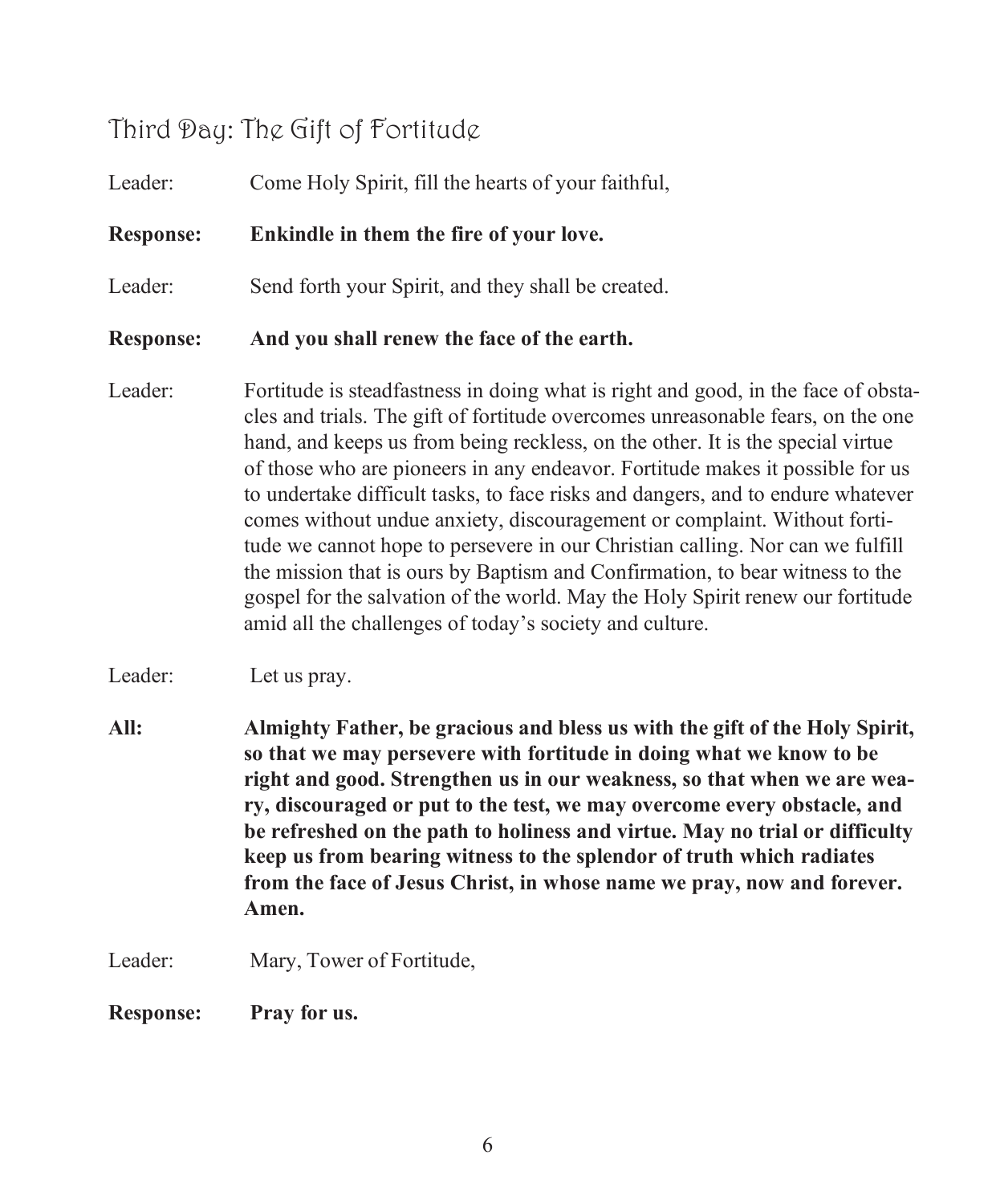## Fourth Day: The Gift of Knowledge

| Leader:          | Come Holy Spirit, fill the hearts of your faithful,                                                                                                                                                                                                                                                                                                                                                                                                                                                                                                                                                                                                                                                                                                                                                                        |
|------------------|----------------------------------------------------------------------------------------------------------------------------------------------------------------------------------------------------------------------------------------------------------------------------------------------------------------------------------------------------------------------------------------------------------------------------------------------------------------------------------------------------------------------------------------------------------------------------------------------------------------------------------------------------------------------------------------------------------------------------------------------------------------------------------------------------------------------------|
| <b>Response:</b> | Enkindle in them the fire of your love.                                                                                                                                                                                                                                                                                                                                                                                                                                                                                                                                                                                                                                                                                                                                                                                    |
| Leader:          | Send forth your Spirit, and they shall be created.                                                                                                                                                                                                                                                                                                                                                                                                                                                                                                                                                                                                                                                                                                                                                                         |
| <b>Response:</b> | And you shall renew the face of the earth.                                                                                                                                                                                                                                                                                                                                                                                                                                                                                                                                                                                                                                                                                                                                                                                 |
| Leader:          | For the Bible, true knowledge can only be acquired by recognizing the loving<br>call of God and by responding with love to his divine plan. St. John's gospel<br>tells us: "This is eternal life, that they should know you, the only true God,<br>and the one whom you sent, Jesus Christ." Knowledge is centered entirely<br>on the supreme mystery of Christ and his cross, which unlock the meaning<br>of every human life and of all history. As a gift of the Holy Spirit, knowledge<br>gives us certainty that all things are ordered to God in Christ. This knowledge<br>is revealed on every page of Scripture, deepened by the Church's living tradi-<br>tion, and celebrated in the liturgy. By a new Pentecost in our time, may the<br>Holy Spirit confirm our faith in sure knowledge of the truths of faith. |
| Leader:          | Let us pray.                                                                                                                                                                                                                                                                                                                                                                                                                                                                                                                                                                                                                                                                                                                                                                                                               |
| All:             | Father, we ask you to send the Holy Spirit upon our minds and hearts so<br>that the gift of knowledge which we received in Baptism and Confirma-<br>tion may be purified and deepened in us. By his power may the darkness<br>of our sins give way to the bright radiance of knowing you, the only true<br>God, and the one whom you have sent, Jesus Christ, so that we may be<br>instruments of renewal for our diocese, and of salvation for our world.<br>We ask this through Christ our Lord. Amen.                                                                                                                                                                                                                                                                                                                   |
| Leader:          | Mary, filled with Knowledge,                                                                                                                                                                                                                                                                                                                                                                                                                                                                                                                                                                                                                                                                                                                                                                                               |
| <b>Response:</b> | Pray for us.                                                                                                                                                                                                                                                                                                                                                                                                                                                                                                                                                                                                                                                                                                                                                                                                               |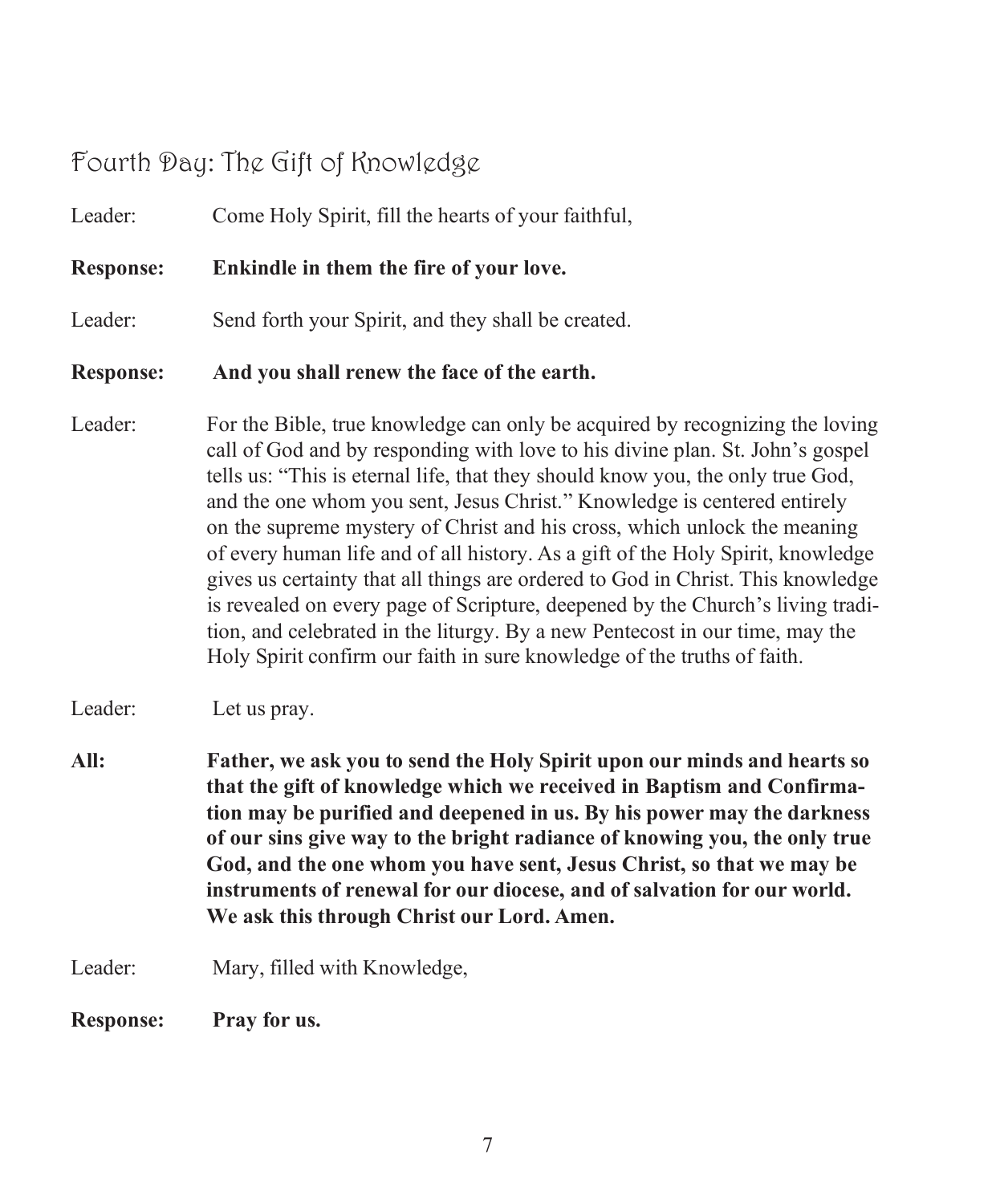## Fifth Day: The Gift of Understanding

Leader: Come Holy Spirit, fill the hearts of your faithful, **Response: Enkindle in them the fire of your love.** Leader: Send forth your Spirit, and they shall be created. **Response: And you shall renew the face of the earth.** Leader: Understanding, as a gift of the Holy Spirit, perfects our faith by enabling us to penetrate the inner meaning of revealed truths in a way that transcends human reason. Our natural way of knowing is elevated by intuition and insight into the things of God. By faith we know them, but by the gift of understanding we learn to appreciate and relish them. This appreciation radiates outward to others because our Catholic faith is no longer just a matter of information from a book, but a way of living rooted in intimacy with the mysteries of Christ. May the Holy Spirit attune our hearts to a deeper spiritual understanding of these mysteries, so that as agents of a new Pentecost in our time, we may draw others to Christ and his Church. Leader: Let us pray. **All: Father, send the Holy Spirit to enlighten our minds and hearts, giving us knowledge and understanding of the mysteries of salvation. May he teach**

**and instruct us, so that we may never waver in our faith, but by the gift of understanding may be ready to give an answer to all who ask the reason for the hope that is within us. We makeour prayer through Christ our Lord. Amen.**

Leader: Mary, Seat of Understanding,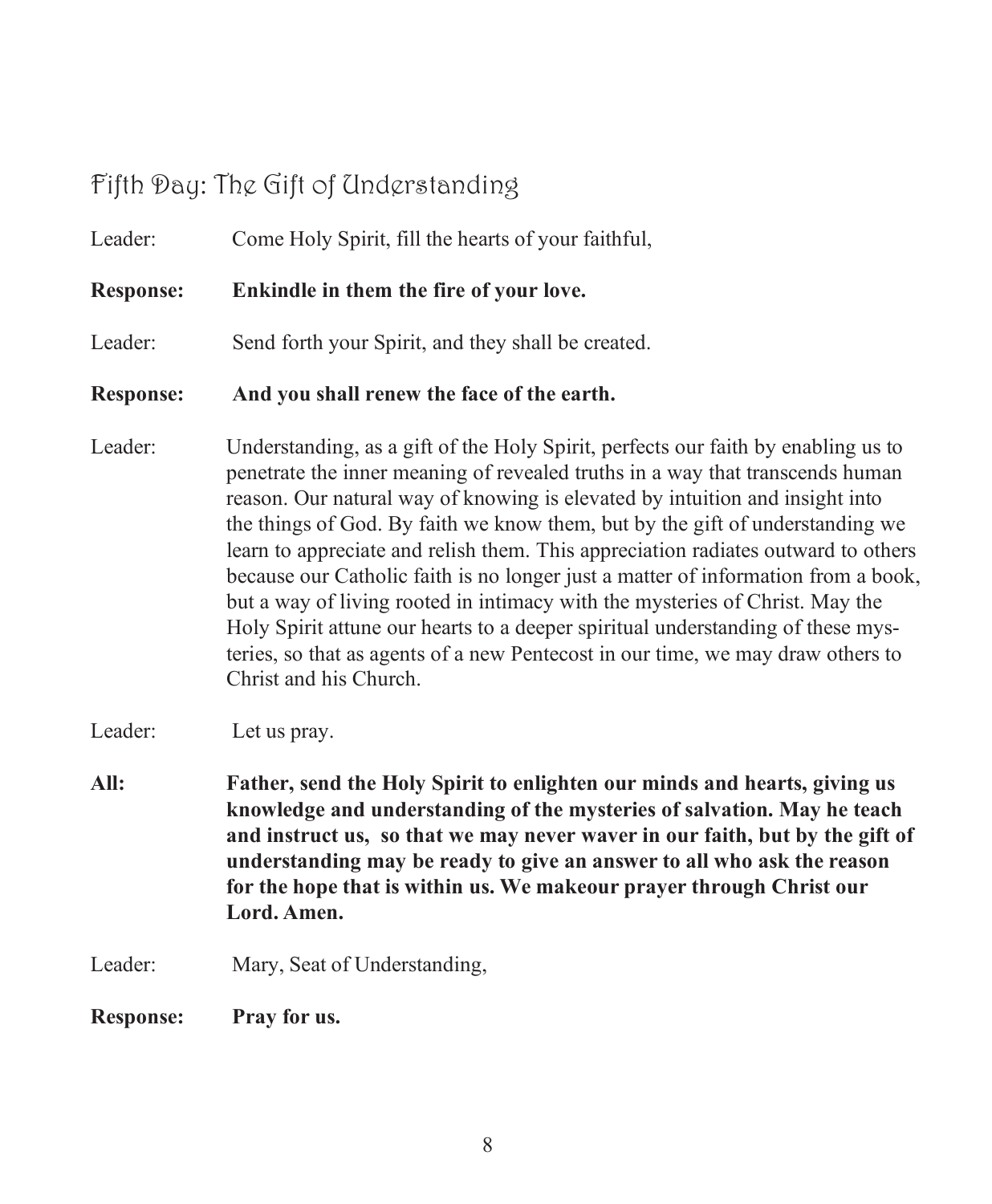## Sixth Day: The Gift of Counsel

Leader: Come Holy Spirit, fill the hearts of your faithful, **Response: Enkindle in them the fire of your love.** Leader: Send forth your Spirit, and they shall be created. **Response: And you shall renew the face of the earth.** Leader: The gift of Counsel applies the principles furnished by knowledge and understanding to the many concrete situations of everyday life. Counsel elevates the virtue of prudence, so that we will choose the wisest course of action in a given situation, especially when we are perplexed as to the right choice to be made. Counsel endows us with a desire to act always in a way that promotes our sanctification and salvation, in accordance with God's holy will. We pray that the Holy Spirit will richly endow us with the ability to judge rightly the situations that challenge our faith, so that we may not waver along the path of holiness. Leader: Let us pray. **All: Father, send the Spirit of Counsel upon us in the Diocese of Toledo, for the accomplishment of your holy will in the Church and in the world. Incline our hearts to your will, our minds to right judgment, and our actions to what is good, so that living by the Holy Spirit, we may truly be "the salt of the earth and the light of the world." We ask this through Christ our Lord. Amen.** Leader: Mary, Mother of Good Counsel, **Response: Pray for us.**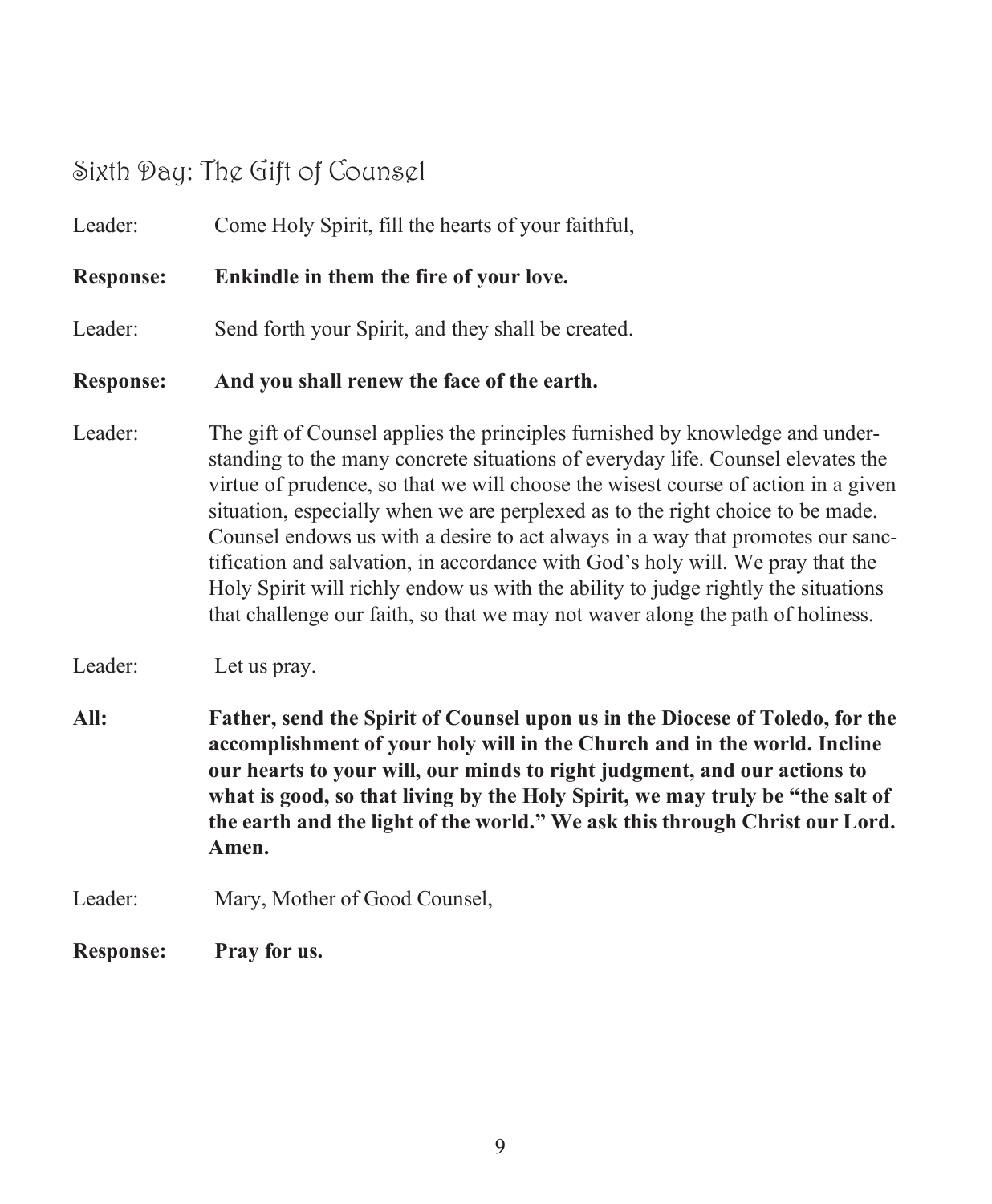## Seventh Day: The Gift of Wisdom

| <b>Response:</b> | Pray for us.                                                                                                                                                                                                                                                                                                                                                                                                                                                                                                                                                                                                                                                                                                                             |
|------------------|------------------------------------------------------------------------------------------------------------------------------------------------------------------------------------------------------------------------------------------------------------------------------------------------------------------------------------------------------------------------------------------------------------------------------------------------------------------------------------------------------------------------------------------------------------------------------------------------------------------------------------------------------------------------------------------------------------------------------------------|
| Leader:          | Mary, Seat of Wisdom,                                                                                                                                                                                                                                                                                                                                                                                                                                                                                                                                                                                                                                                                                                                    |
| All:             | Father, who by the light of the Holy Spirit, did instruct the hearts of the<br>faithful, grant that by the same Holy Spirit we may be truly wise and ever<br>enjoy his consolations. May he permeate our thoughts, words and actions,<br>so that we may bear witness to the gift of salvation, and lead all people to<br>Christ the Way, the Truth and the Life. We make our prayer through<br><b>Christ our Lord. Amen.</b>                                                                                                                                                                                                                                                                                                             |
| Leader:          | Let us pray.                                                                                                                                                                                                                                                                                                                                                                                                                                                                                                                                                                                                                                                                                                                             |
| Leader:          | The gift of Wisdom is nothing less than loving, contemplative union with God<br>which makes it possible for us to see all things from a divine perspective. When<br>it is understood in its full breadth, wisdom can rightly be called "communion,"<br>since it is a share in divine life, a union made perfect in the truth of love. Em-<br>bodying all the other gifts, as charity embraces all the other virtues, Wisdom<br>is the most perfect of the gifts. It strengthens our faith, fortifies hope, perfects<br>charity, and promotes the practice of virtue in the highest degree. May the Holy<br>Spirit raise up our hearts and minds to rest in God alone, so that we, may be<br>living signs of a new Pentecost in our time. |
| <b>Response:</b> | And you shall renew the face of the earth.                                                                                                                                                                                                                                                                                                                                                                                                                                                                                                                                                                                                                                                                                               |
| Leader:          | Send forth your Spirit, and they shall be created.                                                                                                                                                                                                                                                                                                                                                                                                                                                                                                                                                                                                                                                                                       |
| <b>Response:</b> | Enkindle in them the fire of your love.                                                                                                                                                                                                                                                                                                                                                                                                                                                                                                                                                                                                                                                                                                  |
| Leader:          | Come Holy Spirit, fill the hearts of your faithful,                                                                                                                                                                                                                                                                                                                                                                                                                                                                                                                                                                                                                                                                                      |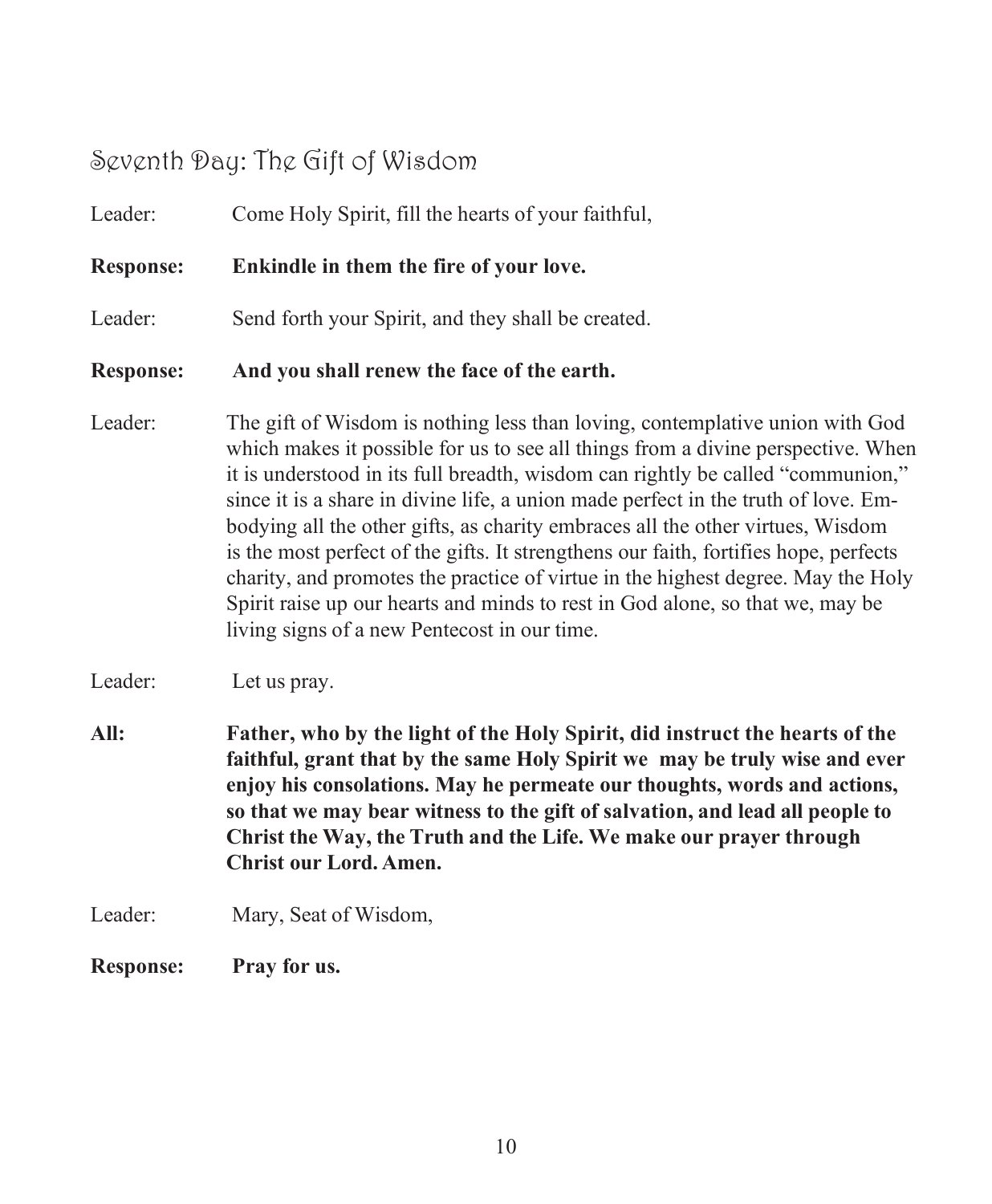## Eighth Day: The Fruits of the Holy Spirit

Leader: Come Holy Spirit, fill the hearts of your faithful,

#### **Response: Enkindle in them the fire of your love.**

Leader: Send forth your Spirit, and they shall be created.

#### **Response: And you shall renew the face of the earth.**

Leader: The fruits of the Spirit are perfections that the Holy Spirit forms in us as a pledge of eternal glory. The tradition of the Church lists twelve of them: charity, joy, peace, patience, kindness, goodness, generosity, gentleness, faithfulness, modesty, self-control and chastity. These virtues mark the lives of those who live by the Spirit, as St. Paul tells the Galatians when he writes: "Those who belong to Christ Jesus have crucified their flesh with its passions and desires. Since we live by the spirit, let us follow the spirit's lead" (5: 16-17). The fruits of the Holy Spirit produce spiritual delight, and fill with joy the Diocese of Sault Ste. Marie, with joy in living our faith, so that many others may be drawn to Christ and his Church, as the fruit of a new Pentecost in our time.

Leader: Let us pray.

**All: Holy Spirit, eternal Love of the Father and the Son, kindly bestow on us the fruit of charity, that we may be united to you by divine love; the fruit of joy, that we may be filled with holy consolation; the fruit of peace, that we may enjoy tranquility of soul; and the fruit of goodness, that we may endure humbly everything that may be opposed to our own desires. Divine Spirit, be pleased to infuse in us the fruit of generosity, that we may willingly relieve our neighbor's necessities; the fruit of kindness, that we may be benevolent toward all; the fruit of patience, that we may not be discouraged by delay but may persevere in prayer; and the fruit of gentleness, that we may subdue every rising of ill temper, stifle every murmur, and overcome the sinful tendencies of our nature in all our dealings with our neighbor.**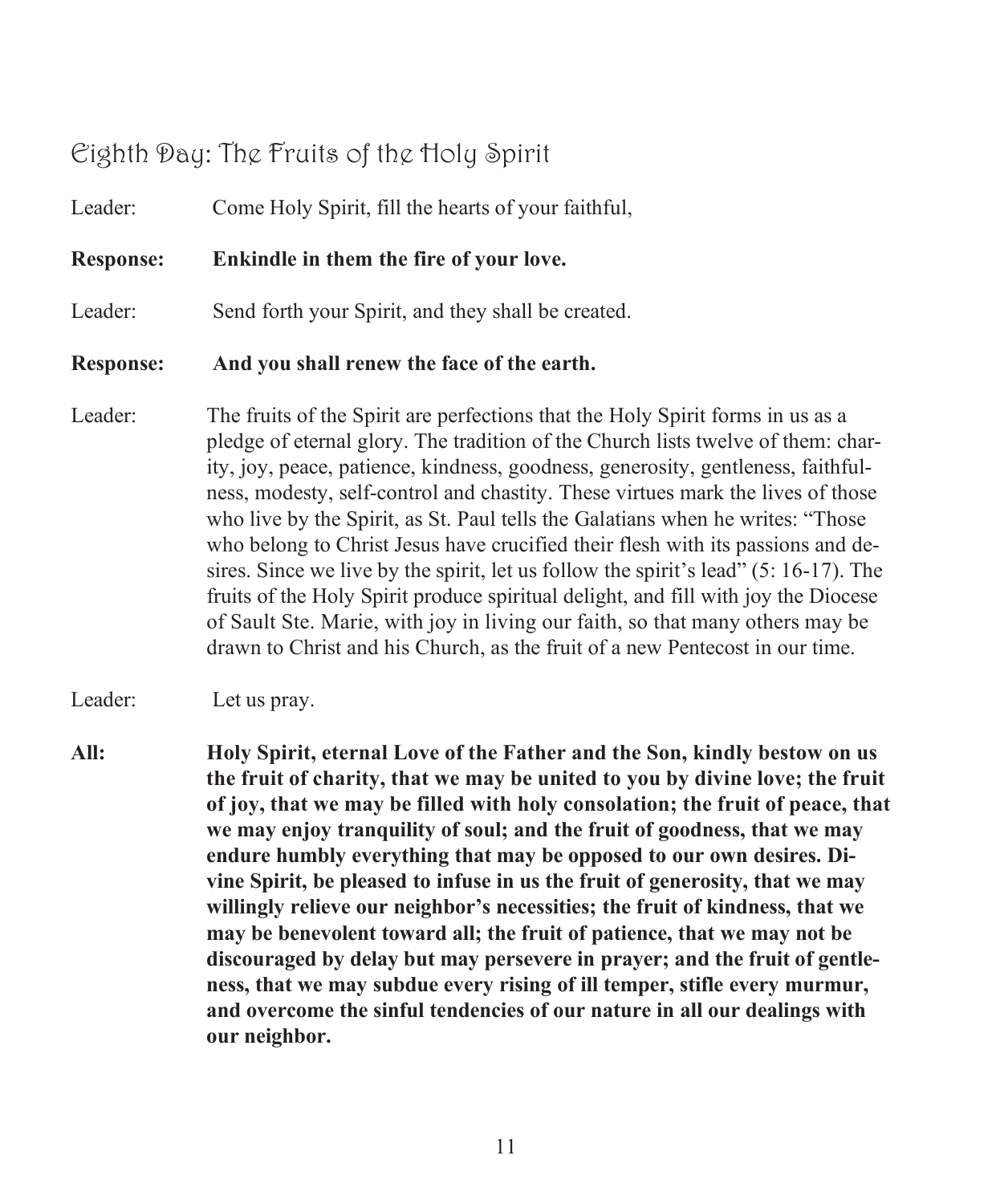**Creator Spirit, graciously impart to us the fruit of faithfulness, that we may rely with assured confidence on the Word of God; the fruit of modesty, that we may order our demeanor properly; and the fruits of self-control and chastity, that we may keep our bodies in such holiness as befits your temple, so that having by your assistance preserved our hearts pure on earth, we may merit in Jesus Christ, according to the words of the Gospel, to see God eternally in the glory of his kingdom. Amen.**

Leader: Mary, Model of Life in the Spirit,

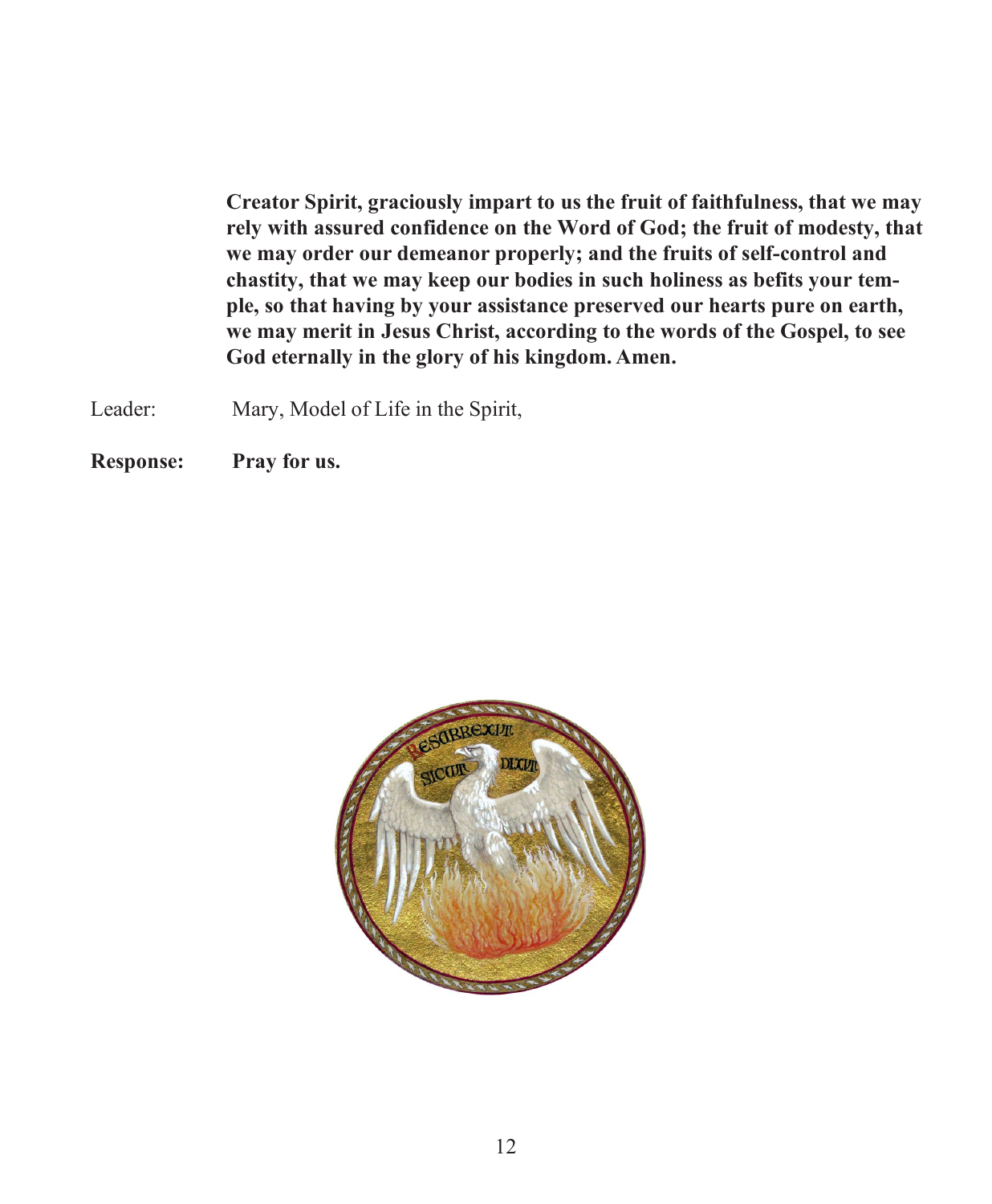## Ninth Day: Lord and Giver of Life, Paraclete

Leader: Come Holy Spirit, fill the hearts of your faithful,

**Response: Enkindle in them the fire of your love.**

Leader: Send forth your Spirit, and they shall be created.

#### **Response: And you shall renew the face of the earth.**

Leader: In the Trinitarian plan of our salvation, the Father draws us to the Son, whom the Holy Spirit reveals and disposes us to welcome. As "the Lord and Giver of Life," the Holy Spirit brings about our rebirth in Baptism as the Father's adopted children in Christ and as sharers in divine life. Jesus calls the indwelling Holy Spirit our "Paraclete," which literally means "one who stands besides us" as a counselor, consoler, advocate and friend. Finally, the Holy Spirit leads the Church into "all the truth," and is the source and dynamic force of the Church's unity and mission. It is no wonder, then, that in every age the fruitfulness of the Church depends on the renewal of the mystery of Pentecost in the minds and hearts of believers. This is the renewal that we seek in our novena. May the Holy Spirit rekindle the grace of baptism and Confirmation in every Catholic of our diocese, so that all may live the Christian life with fervor and zeal.

Leader: Let us pray.

- **All: Spirit of the Father, Spirit of Love, enlighten us, strengthen us, guide us, comfort us. Spirit of the Father and of the Son: You who pray and act in us, make us know the Father by contemplating his Son so that we may proclaim that they are love. Make our life a sign of love. Make us a living word, a sanctifying presence, a consecration of the world to the Father of every gift, to the Father of all love. Amen.**
- Leader: Mary, Star of Evangelization,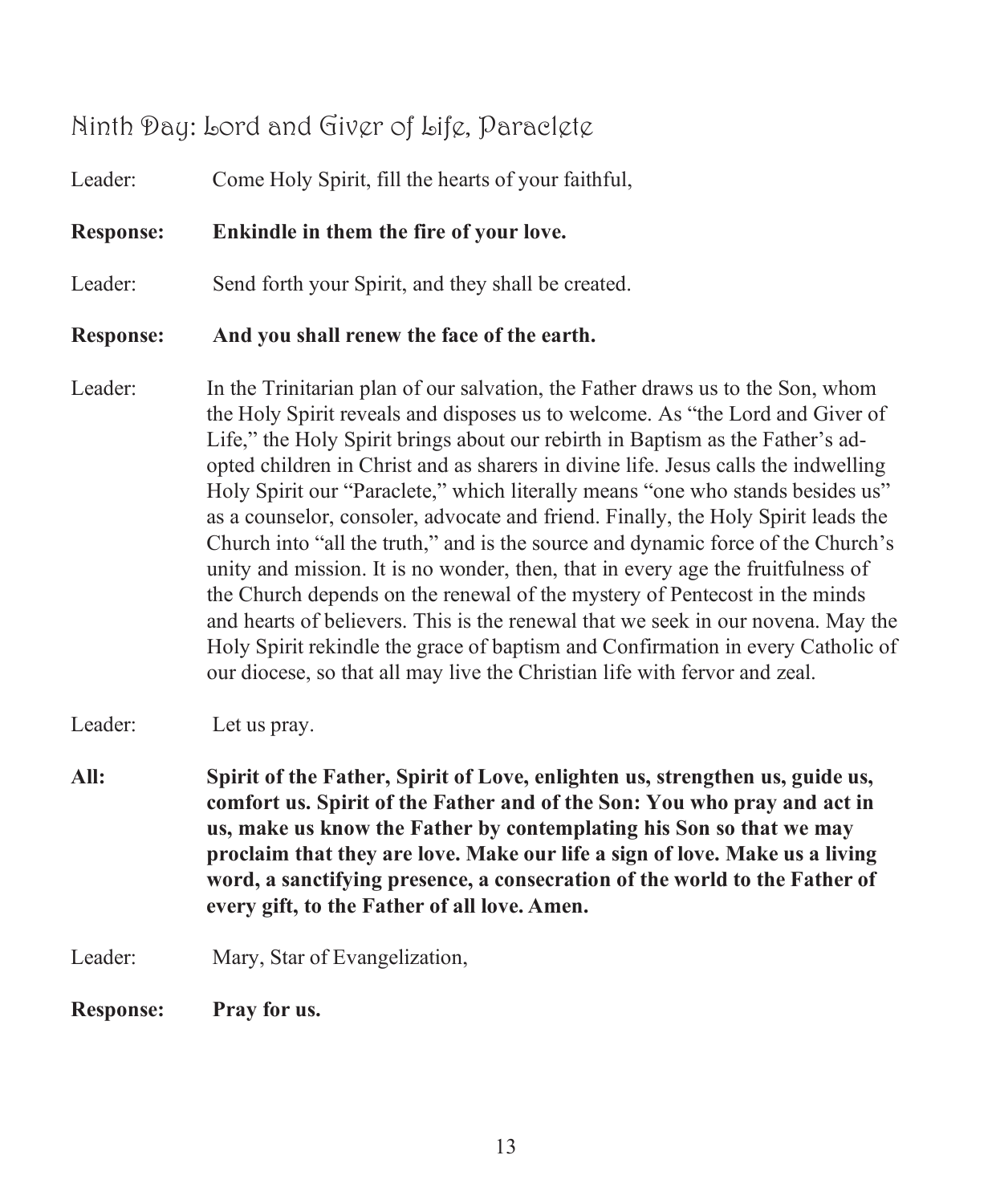## Additional Prayers and Meditations

#### The Spirit in the Acts of the Apostles (from Biblical Prayers by Lucien Deiss)

Holy Spirit,

Let us call upon the Spirit of Jesus: Today, as in the time of the apostles, may he assist his Church for the glory of God the Father.

| Spirit of Jesus,                                             |                  |
|--------------------------------------------------------------|------------------|
| poured out in flames of fire upon your disciples             | $Acts$ 2: $1-11$ |
| on the day of Pentecost,                                     | [4:31]           |
| we pray to you:                                              |                  |
| Set afire the hearts of your faithful                        |                  |
| so that they will announce in all the languages of the world |                  |
| the wonders of the salvation of God.                         |                  |

### $\mathbf{r}$

| Holy Spirit,<br>who helped Peter before the Sanhedrin<br>when he gave testimony to Christ Jesus, | Acts $4:8$   |
|--------------------------------------------------------------------------------------------------|--------------|
| we pray to you:                                                                                  |              |
| Help us to announce with confidence                                                              | Acts 5: $32$ |
| the Good News of Jesus Christ.                                                                   |              |

### $\mathbf{r}$

| <b>HOIV SPIFIL.</b>                                    |              |  |
|--------------------------------------------------------|--------------|--|
| who filled Stephen the martyr with your wisdom,        |              |  |
| who opened the heavens before him                      | Acts $6:10$  |  |
| and showed him Jesus                                   |              |  |
| standing at the right hand of the Father,              | Acts 7: $55$ |  |
| we pray to you:                                        |              |  |
| Enlighten the eyes of our hearts                       |              |  |
| so that in the difficulties                            |              |  |
| and the persecutions of this world                     |              |  |
| we may know how to recognize the presence of the Lord. |              |  |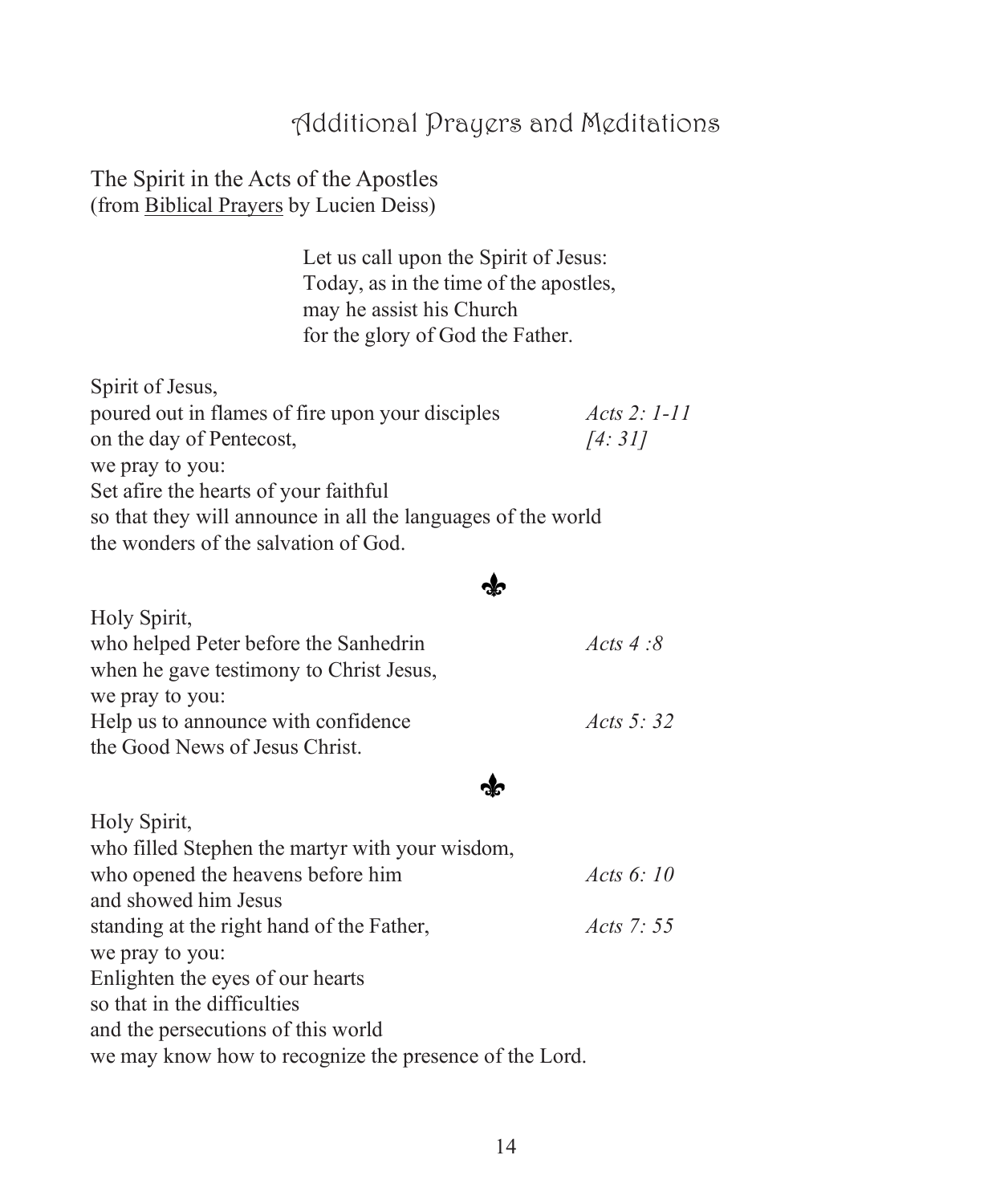Holy Spirit, who led the deacon Philip on the road from Gaza to the meeting with the eunuch of the queen of Ethiopia and had him announce the Good News of Jesus, we pray to you: *Acts 8: 26-40* Lead your missionaries toward all those who are seeking the truth.

### $\mathbf{r}$

 $\mathbf{r}$ 

| Holy Spirit,                           |             |
|----------------------------------------|-------------|
| who built up the infant Churches       | Acts $9:31$ |
| and filled them with your consolation, |             |
| we pray to you:                        |             |
| Make the Kingdom of God on earth       |             |
| grow by your joy and your peace.       |             |
|                                        |             |

| Holy Spirit,                                                 |                   |
|--------------------------------------------------------------|-------------------|
| who called Paul and Barnabas                                 |                   |
| to their mission among the pagans                            | Acts 13: $4$      |
| and filled them with the joy                                 |                   |
| of announcing the Good News,                                 | <i>Acts</i> 13:52 |
| we pray to you:                                              |                   |
| Today again bring to life some fervent witnesses for Christ. |                   |

## $\mathbf{r}$

| $1101y$ $\cup$ $\cup$ $1111y$                       |                   |
|-----------------------------------------------------|-------------------|
| who helped the apostles at the Council of Jerusalem |                   |
| and inspired their decisions,                       |                   |
| we pray to you:                                     | <i>Acts</i> 15:28 |
| Enlighten those in authority                        |                   |
| that their ministry                                 |                   |
| will be of service to their brothers and sisters.   | Acts $20:28$      |
|                                                     |                   |

Holy Spirit,

#### **do**

| Holy Spirit,                                   |                     |
|------------------------------------------------|---------------------|
| you who pointed out the way for your disciples |                     |
| to announce the Gospel,                        | <i>Acts</i> 16: 6-8 |
| we pray to you:                                |                     |
| As in the time of the apostles,                |                     |
| guide today's messengers of the Good News.     |                     |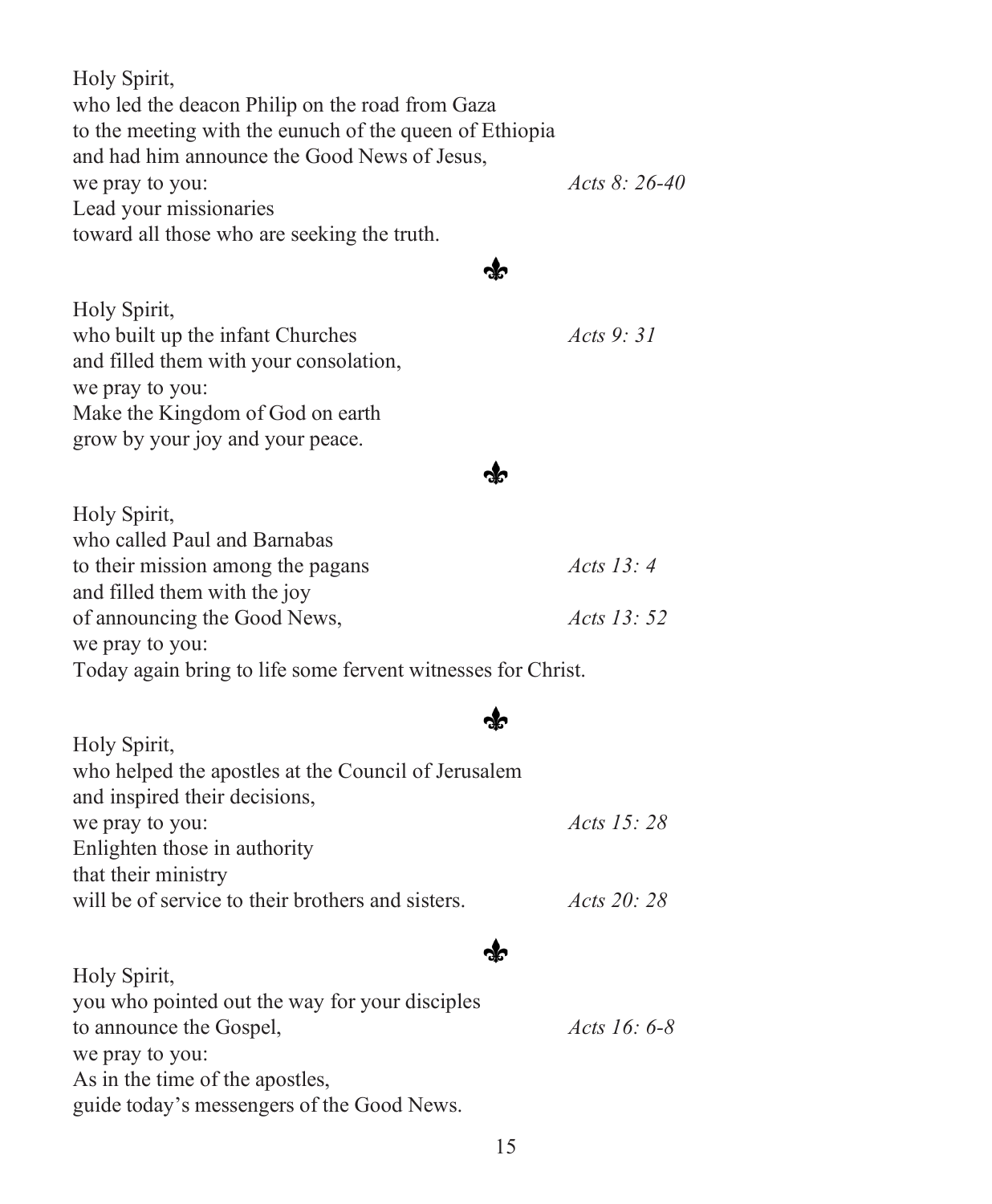#### **The Coming of the Holy Spirit**

(from Prayers from Theology by Romano Guardini) (translated by Richard Newnham)

When our Lord Jesus Christ was with his disciples in the evening for the last time and gave them "the uttermost proof of his love", he promised them that they would not remain behind alone, but that he would send them "another to befriend you", "the truth-giving Spirit". And then you came in the roar and flames of Pentecost, and are with us now.

You lead each one of us on the way to salvation. You lead God's empire through the darkness and confusion of the times. And, in spite of all that happens, you bring about the work of the new creation, which will only be revealed when "the Lord comes again to judge the living and the dead".

O Holy One, you have been given to us after the manner of the Spirit. You are with us in an ever new arrival. You stand by our side in an ever new approaching. And we have new life as you give it to us ever and again. So we beseech you to fulfill in us the mission on which the Son sent you.

"Take", O spirit of Jesus Christ, "that which is his and give it to me", that it may be mine. Let your light shine forth within me, so that I may recognize his truth. Bind my heart to the loyalty of faith, so that nothing may lead me from it. And teach me to love, for without love truth is dead. "That love resides, not in our showing any love for God, but in his showing love for us first". Convince my heart of God's love, and give me the strength to love him in return, that "I may abide in God and he in me".

O Spirit, you bring up the new creation in the old world; fill me with confidence in your holy power. It is not of earthly kind, and amidst the forces and wiles of earth it often appears foolish and weak. And so give my heart the hope for "the glorious freedom of God's sons."

O Holy Spirit, our Lord lived from you, and in your power he has "overcome the world". But the world is ourselves: our selfish, blind and foolish heart. Take it in your power, make it ready and open, so that he may live is us and we in him. Amen.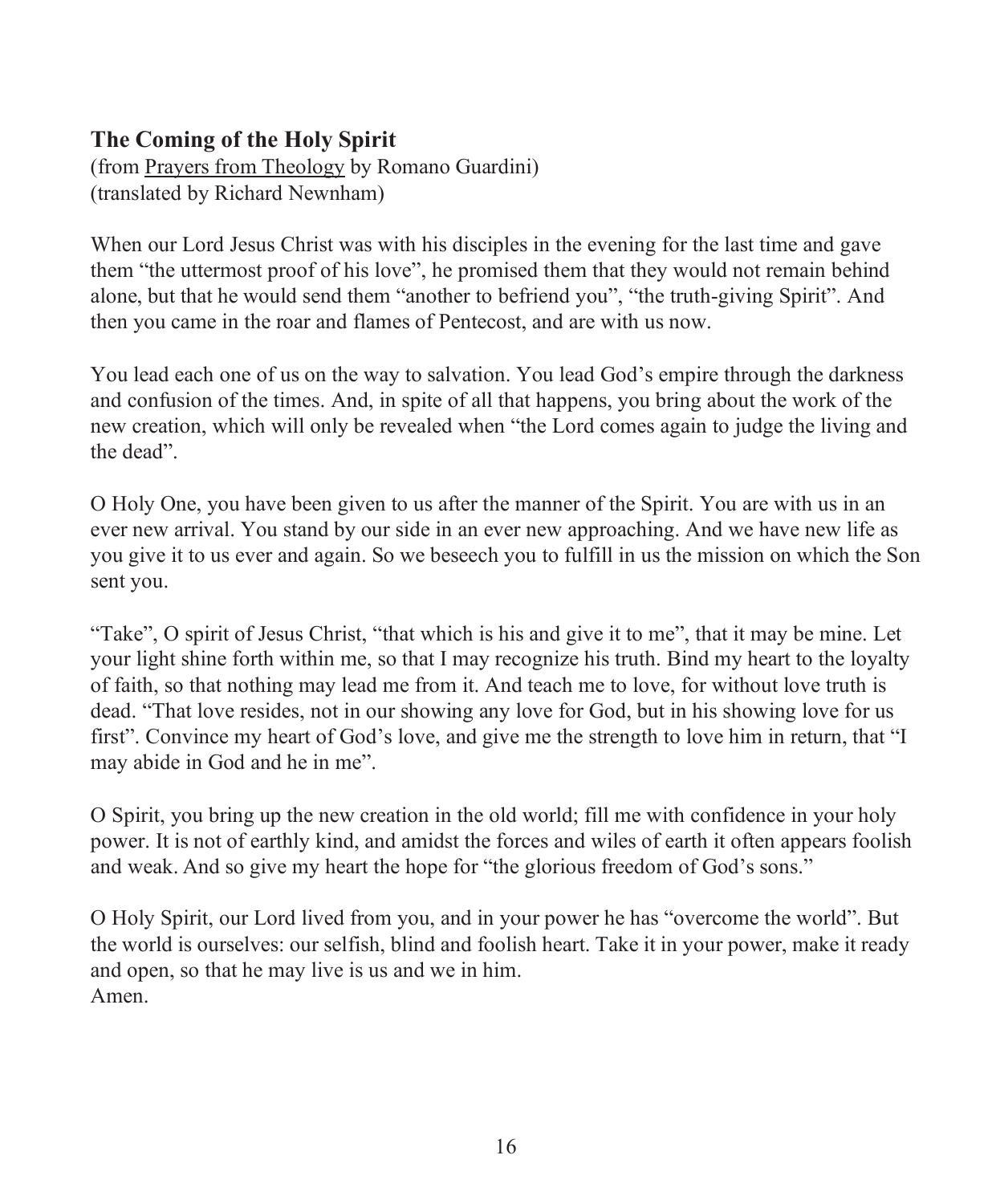#### **Prayer of St. Augustine to the Holy Spirit**

Breathe into me, Holy Spirit that my thoughts may all be holy.

Move in me, Holy Spirit, that my work, too, may be holy.

Attract my heart, Holy Spirit, that I may love only what is holy.

Strengthen me, Holy Spirit, that I may defend all that is holy.

Protect me, Holy Spirit, that I may always be holy.

### **Prayer for the Seven Gifts of the Holy Spirit**

Lord Jesus Christ, who, before ascending into heaven, promised to send the Holy Spirit to complete your work in the souls of your apostles and disciples, deign to grant the same Holy Spirit to me, that he may perfect in my soul the work of your grace and your love. Grant me the Spirit of Wisdom that I may despise the perishable things of this world and aspire only after the things that are eternal, the Spirit of Understanding to enlighten my mind with the light of your divine truth, the Spirit of Counsel that I may ever choose the surest way of pleasing God and gaining heaven, the Spirit of Fortitude that I may bear my cross with you, and that I may overcome with courage all the obstacles that oppose my salvation, the Spirit of Knowledge that I may know God and know myself and grow perfect in the science of the saints, the Spirit of Piety that I may find the service of God sweet and amiable, the Spirit of Fear that I may be filled with a loving reverence towards God, and may dread in any way to displease him. Mark me, dear Lord, with the sign of your true disciples and animate me in all things with your Spirit. Amen.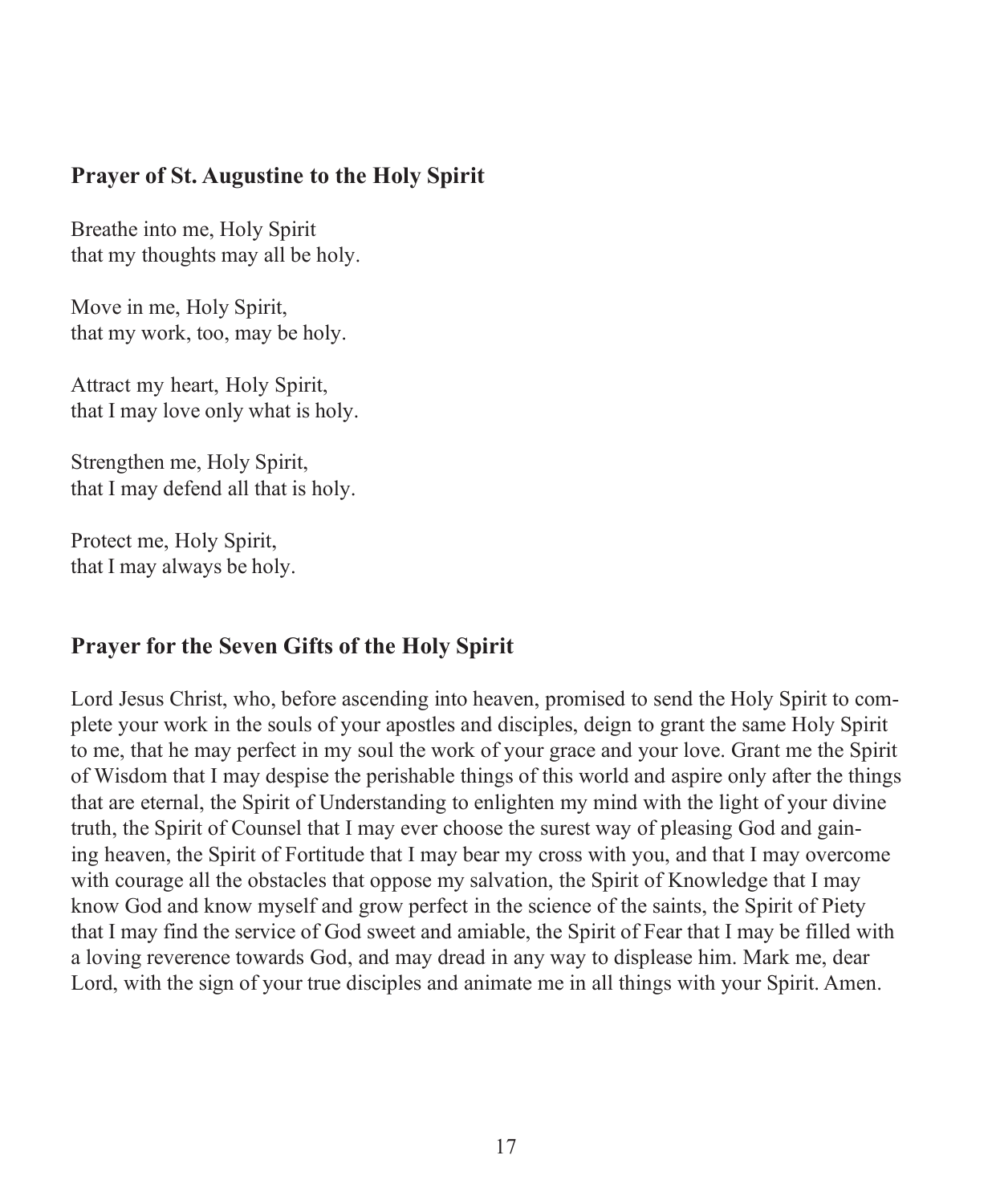#### **Litany of the Holy Spirit**

Lord, have mercy on us. *Christ, have mercy on us.* Lord, have mercy on us.

Father all powerful, *have mercy on us.* Jesus, Eternal Son of the Father, Redeemer of the world, *save us.* Spirit of the Father and the Son, boundless Life of both, *sanctify us.* Holy Trinity, *hear us.*

Holy Spirit, who proceeds from the Father and the Son, *enter our hearts.* Holy Spirit, who are equal to the Father and the Son, *enter our hearts.* Gift of God the Most High, *have mercy on us.* Ray of heavenly light, *have mercy on us.* Author of all good, *have mercy on us.* Source of water from heaven, *have mercy on us.* Consuming Fire, *have mercy on us.* Ardent Charity, *have mercy on us*� Spiritual Unction, *have mercy on us.* Spirit of love and truth, *have mercy on us.* Spirit of wisdom and understanding, *have mercy on us.* Spirit of counsel and fortitude, *have mercy on us.* Spirit of knowledge and piety, *have mercy on us.*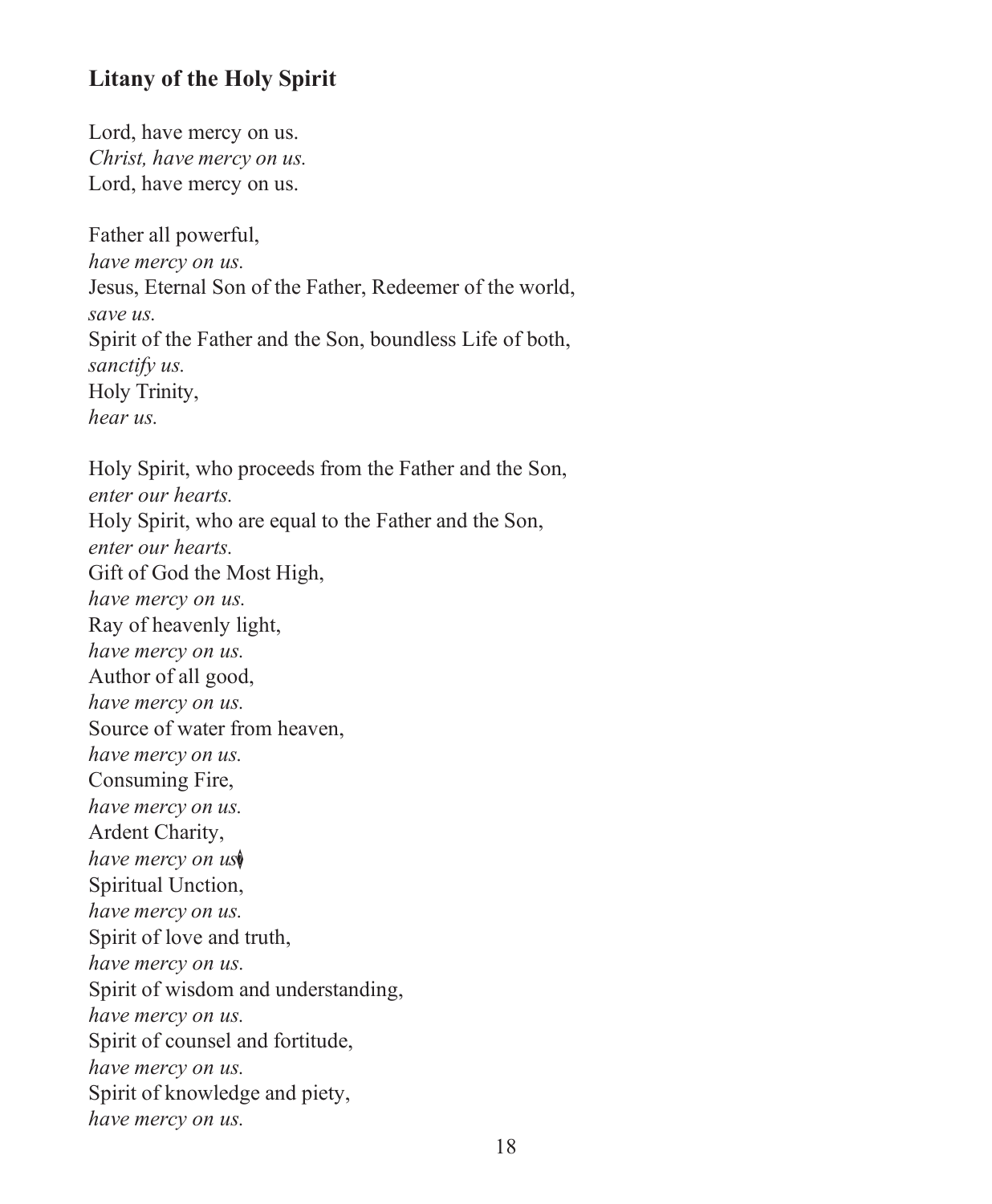Spirit of fear of the Lord, *have mercy on us.* Spirit of grace and prayer, *have mercy on us.* Spirit of peace and meekness, *have mercy on us.* Spirit of modesty and innocence, *have mercy on us.* Holy Spirit, the Comforter, *have mercy on us.* Holy Spirit, the Sanctifier, *have mercy on us.* Holy Spirit, who governs the Church, *have mercy on us.* Spirit who fills the universe, *have mercy on us.* Spirit of the adoption of the children of God, *have mercy on us.*

Holy Spirit, inspire us with horror of sin. *Holy Spirit, come and renew the face of the earth.* Holy Spirit, shed your light into our souls. *Holy Spirit, engrave your law in our hearts.* Holy Spirit, inflame us with the flame of your love. *Holy Spirit, open to us the treasures of your graces.* Holy Spirit, teach us to pray well. *Holy Spirit, enlighten us with your heavenly inspirations.* Holy Spirit, lead us in the way of salvation. *Holy Spirit, grant us the only necessary knowledge.* Holy Spirit, inspire in us the practice of good. *Holy Spirit, grant us the merits of all virtues.* Holy Spirit, make us persevere in justice. *Holy Spirit, be our everlasting reward.*

Lamb of God, who takes away the sins of the world, *spare us, O, Lord* Lamb of God, who takes away the sins of the world,

*graciously hear us, O Lord*

Lamb of God, who takes away the sins of the world, *have mercy on us.*